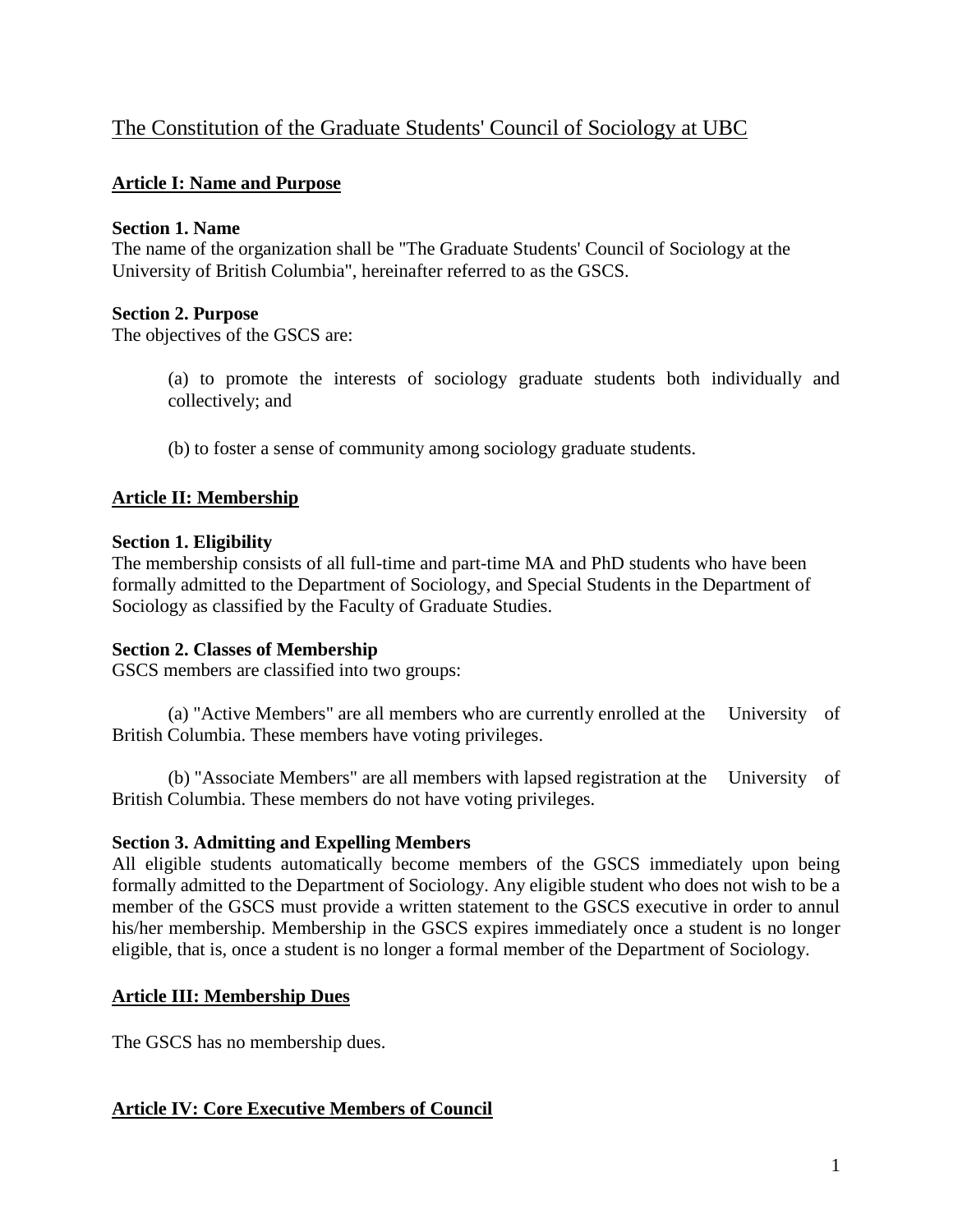#### **Section 1. Titles**

The Core Executive of the GSCS consists of the following members, who retain their full voting privileges:

- (a) President/Co-Presidents (1 or 2 positions)
- (b) Vice President Administration
- (c) Vice President External
- (d) Vice-President Finance

### **Section 2. Duties and Responsibilities**

The responsibilities of the Core Executive members are as follows:

- (a) President/Co-Presidents
	- a. The President/Co-presidents are responsible for
		- i. calling and chairing all GSCS meetings;
		- ii. liaising with Head of the Department on behalf of sociology graduate students.
		- iii. attending functions as representatives of sociology graduate students;
		- iv. supporting other GSCS members in their duties and taking on special projects as required;
		- v. mediating all student concerns;
		- vi. working closely with other Council members, Departmental and GSS representatives to ensure that students' concerns are being represented appropriately;
		- vii. facilitating an evaluation of GSCS executives sometime mid-way through their elected term;
		- viii. organizing the annual GSCS elections;
		- ix. mentoring and training the incoming Co-Presidents in the last two months of their term.
	- b. Where possible, one position will be filled by an active member of the GSCS who is a PhD student and one position will be filled by an active member of the GSCS who is an MA student.
- (b) Vice President Administration
	- a. The Vice President Admin. is responsible for
		- i. recording and disseminating minutes of GSCS meetings;
		- ii. the election process for Chair positions of the GSCS, held at the Fall All General Meeting;
	- b. This position will be filled by an active member of the GSCS.
- (c) Vice President External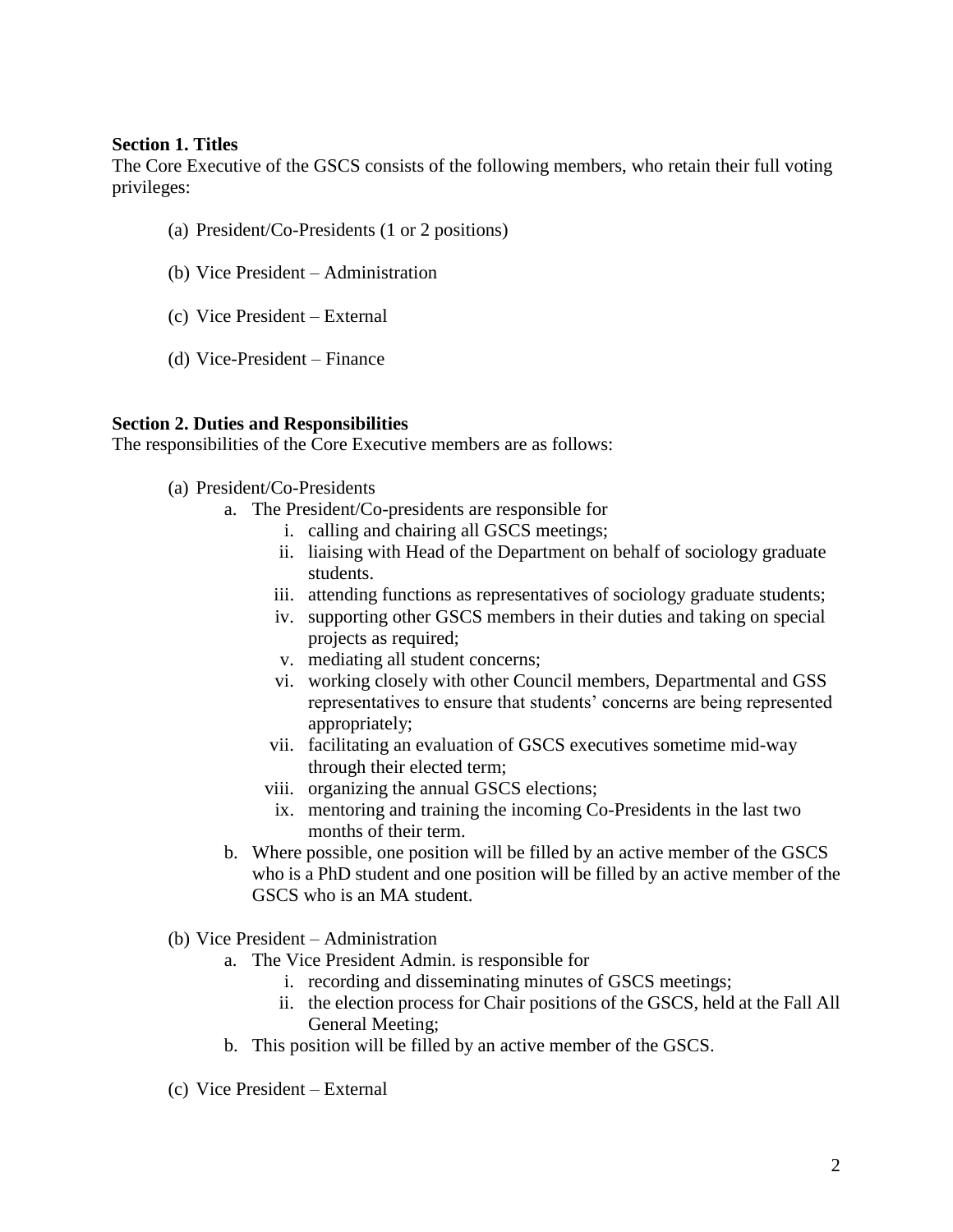- a. The Vice President External is responsible for
	- i. Establishing and maintaining contact with both the Anthropology Graduate Students Association and the Sociology Undergraduate Association.
	- ii. When possible and when invited the VP External will attend meetings for both of these associations, providing information and reporting back to the GSCS.
- b. This position will be filled by an active member of the GSCS
- (d) Vice President Finance
	- a. The Vice President Finance is responsible for
	- b. Maintaining financial records and ensuring that proper financial followed.
	- c. Co-signing on a financial account at UBC or a Financial Institution of the GSCS choosing.
	- d. Working in conjunction with the Chair of Fundraising in the tracking of funds raised.
		- i. If there is no Chair of Fundraising, then all financial related matters will fall to this position
	- e. This position will be filled by an active member of the GSCS

### **Section 3. Selection Procedure**

Core Executive members will be selected by election at the GSCS Spring All General Meeting. Active members of the GSCS who wish to present themselves as candidates must declare their intent in writing to the Chair of Elections, during the nomination period commencing the second Monday in March. The nomination period will close on the third Friday in March. The Spring All General Meeting will take place within the last week of March. The Chair of Elections will notify GSCS members of candidates' names via both the GSCS list-serve and the GSCS bulletin board no less than 24 hours after the close of the nomination period. Successful candidates are determined by majority vote of all members who present themselves for voting at the Spring All General Meeting via secret ballot. Active members of the GSCS who are not able to attend the election will be able to vote in advance by contacting the Chair of Elections. In the case where only one candidate presents himself/herself for a given position, he/she will be elected by acclamation.

In the case where a member of the Executive Committee fails to adequately perform his/her duties as defined in Article IV, Section 2, he/she may be impeached when at least 2/3 vote in favor of removing him/her from the GSCS Executive Committee, at either the Fall or Spring All General Meeting, or when a special AGM is called for this purpose.

Any unexpected vacancies, whether due to impeachment or to a member being unable to complete his/her term, will be filled at the next scheduled GSCS meeting. Candidates for vacancies will be invited to announce their candidacy at the meeting and then will be asked to leave the room for voting. Successful candidates are determined by majority vote of all members who attend the meeting. Only members who present themselves at the meeting will be eligible to vote in these cases.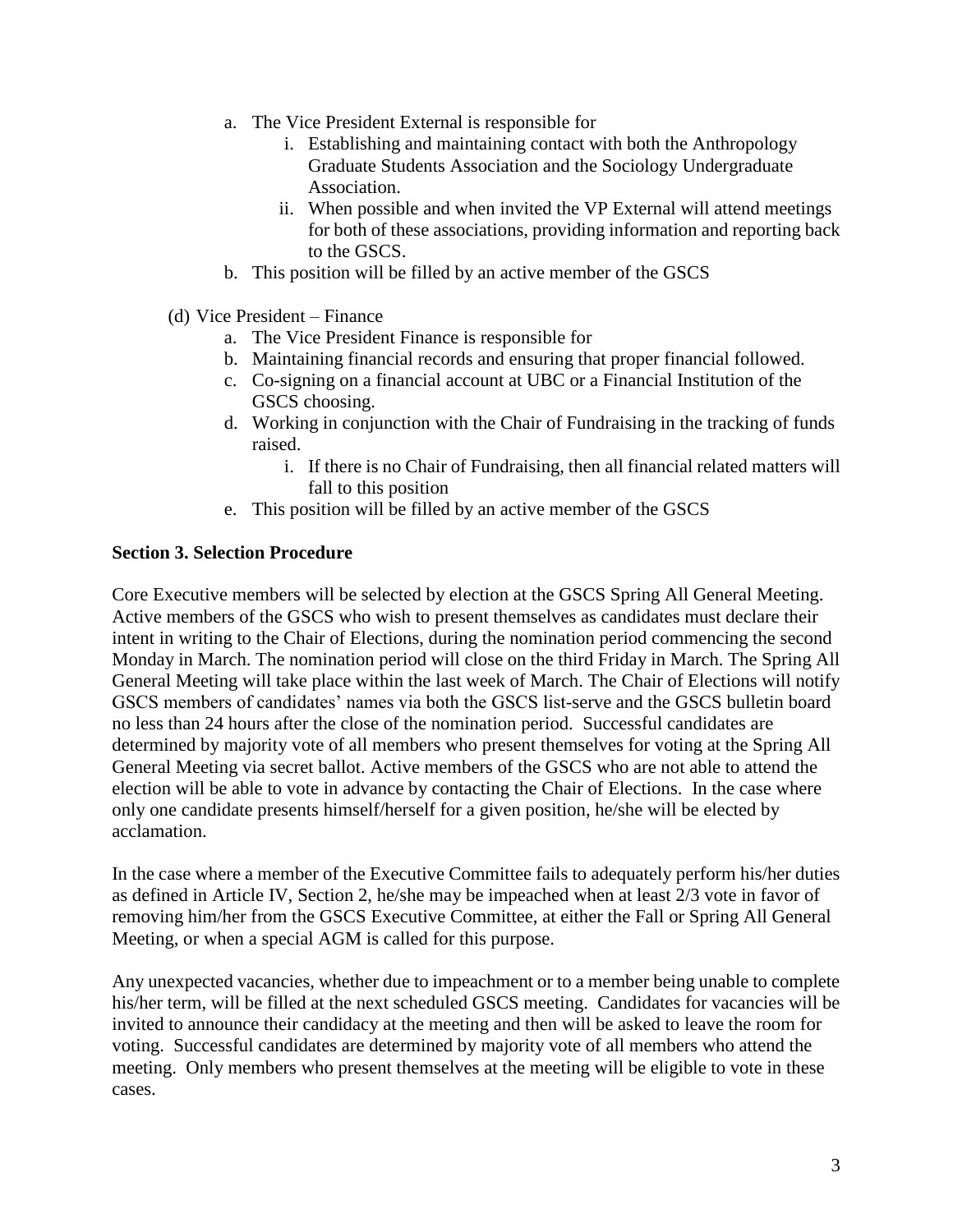### **Section 4. Term of Office**

All President/Co-Presidents and Vice President members will hold office for twelve months months starting the day following the election. All out going Core Executive members will assist all in coming Core Executive members for a maximum of two months following the Spring elections.

### **Article V: Chairs of the GSCS**

#### **Section 1. Titles**

The Chairs of the GSCS might consist of the following members with the corresponding tasks, which can be modified to fit the needs of the membership each year:

- (a) Chair for Elections
- (b) Chair of Communications
- (c) Chair for Social Events
- (e) Chair for Graduate Students Conference
- (f) Chair for the Mentor Program
- (g) Chair of Fundraising

Note: All Chairs will retain their full voting privileges.

#### **Section 2. Duties and Responsibilities**

- (a) Chair for Elections
	- a. The Chair for Elections is responsible for
		- i. Initiating the call for nominations
		- ii. Collecting written nominations and communicating the intent of nominees to the GSCS membership via paper postings and electronic communications.
		- iii. Once the call for nominations is closed the Chair for elections will oversee the designing of a ballot, which will include all the nominees' names and positions they will be running for. These ballots are to be distributed at the Spring All General Meeting.
		- iv. The counting of ballots after voting and declaring a winner in all positions up for election.
	- b. This position will be filled by an active member of the GSCS
- (b) Chair of Communications
	- a. Chair of Communications is responsible for
		- i. maintaining the GSCS board outside of computer lab;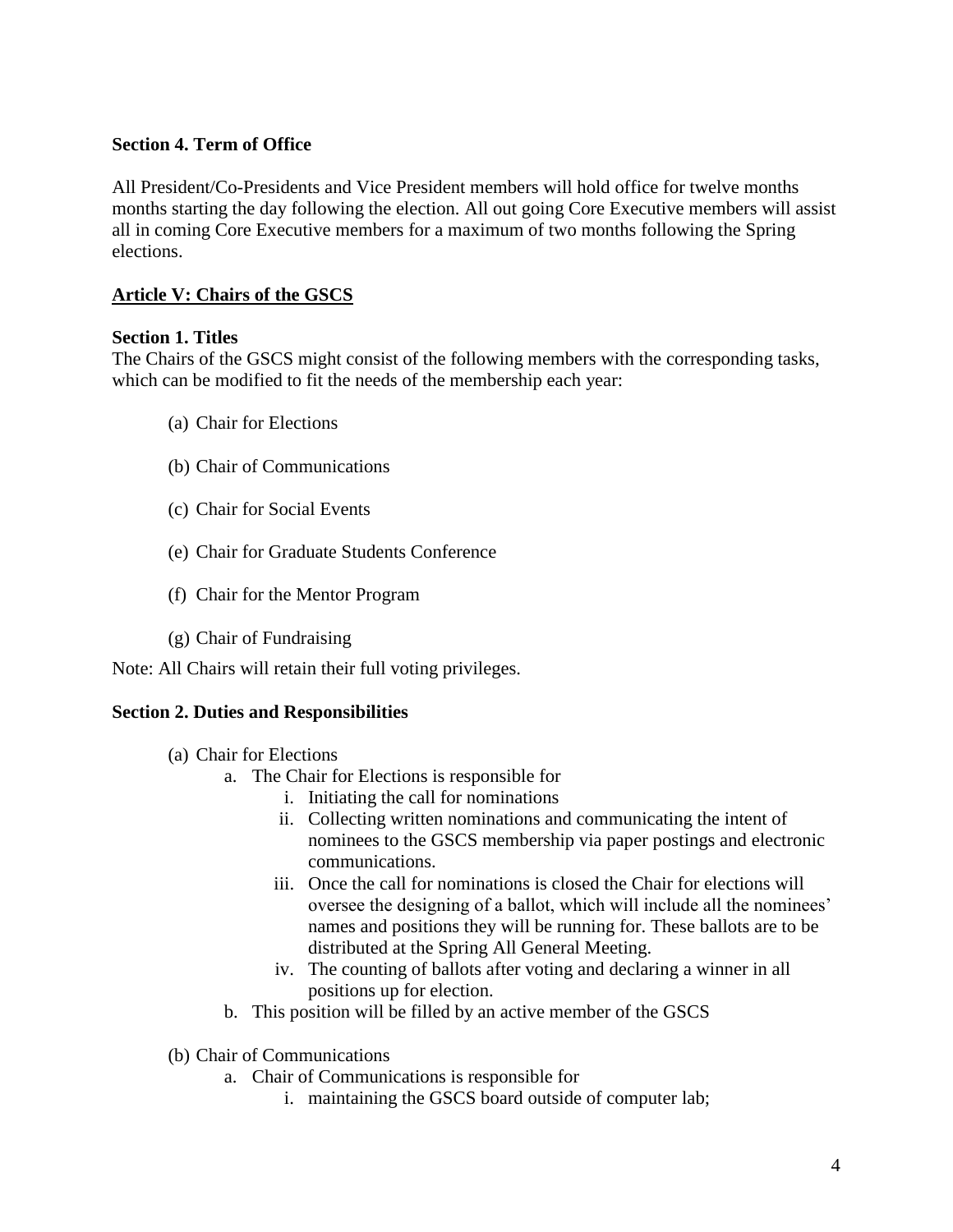- ii. putting together and distributing a newsletter;
- iii. maintaining the GSCS website including updating the GSCS executive contact list, downloading the GSCS meeting minutes, etc. in a timely fashion;
- b. This position will be filled by an active member of the GSCS.
- (c) Chair of Social Events
	- a. Chair of Social Events is responsible for
		- i. encouraging student participation in departmental events;
		- ii. participating in all departmental events;
		- iii. working with the Graduate Program Coordinator to organize the departmental End of Term Parties/Functions;
		- iv. organizing regular social, sporting or cultural events for graduate students.
	- b. This position will be filled by an active member of the GSCS.
- (d) Chair for Graduate Students Conference
	- a. Chair for Graduate Students Conference is responsible for:
		- i. Heading a planning committee for the development and facilitation of a graduate students conference. This committee will address the areas of Adjudication, Hospitality, Communication and Design.
		- ii. Liaising with the Department Head with regard to possible funds, room bookings and faculty support for this event.
		- iii. Ensuring that all elements of the conference are proceeding and executed in a timely manner.
		- iv. Encouraging all GSCS members to become involved in the conference planning process and volunteer their time to one of the four major areas outlined in section (i).
	- b. This position will be filled by an active member of the GSCS.
- (e) Chair for the Mentor Program
	- a. The Chair for the Mentor Program is responsible for:
		- i. organizing and ensuring the successful delivery of the GSCS Mentor Program and working with the graduate sectary to this end.
	- b. This position will be filled by an active member of the GSCS.
- (f) Chair of International Students Sub-Committee
	- a. The Chair of International Students Sub-Committee is responsible for:
		- i. Meeting with International Students who are GSCS members and ensuring their voice is heard at the GSCS meetings.
		- ii. Providing an opportunity to for new initiatives that will enrich the experience of International Students within the Sociology Department.
	- b. This position will be filled by an active member of the GSCS.
- (g) Chair of Fundraising
	- a. The Chair of Fundraising is responsible for: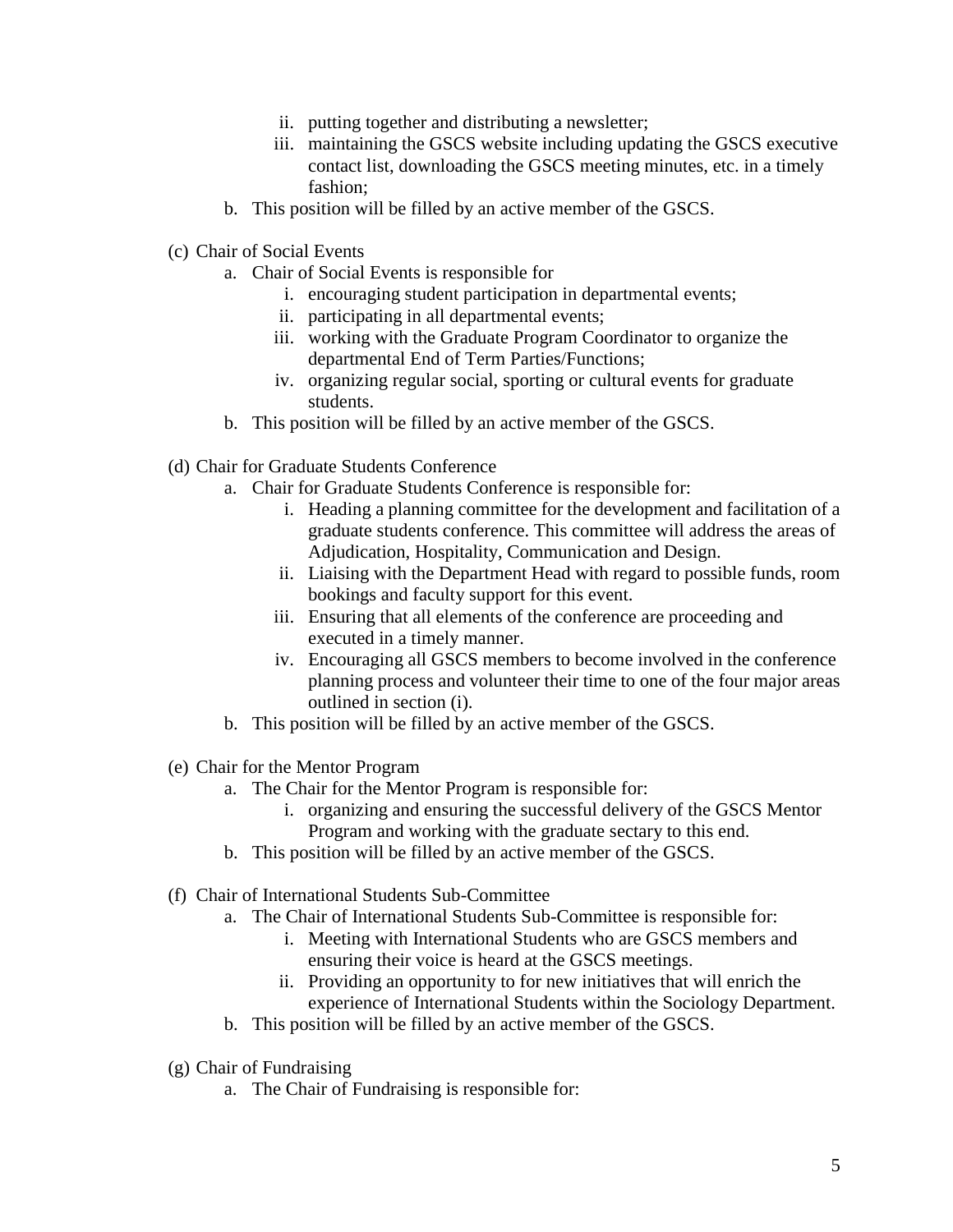- i. organizing opportunities for raising funds that will be used for GSCS related activities.
- ii. work in conjunction with the VP. Finance. in the tracking of funds raised.
- b. This position will be filled by an active member of the GSCS.

### **Section 3. Selection Procedure**

Chairs of the GSCS will be selected by election at the GSCS Fall All General Meeting. Active members of the GSCS who wish to present themselves as candidates must declare their intent to the GSCS members present at the Fall AGM. Successful candidates are determined by majority vote of all members who present themselves for voting at the Fall AGM. Active members of the GSCS who are not able to attend this meeting will not be able to vote. In the case where only one candidate presents himself/herself for a given position, he/she will be elected by acclamation.

Any unexpected vacancies, whether due to impeachment (See Article IV, section 3) or to a member being unable to complete his/her term, will be filled at the next scheduled GSCS meeting. Candidates for vacancies will be invited to announce their candidacy at the meeting and then will be asked to leave the room for voting. Successful candidates are determined by majority vote of all members who attend the meeting. Only members who present themselves at the meeting will be eligible to vote in these cases.

## **Section 4. Term of Office**

All GSCS members elected to Chair positions will hold their positions from the day following the election until the date of the election at the Fall AGM the following year, except in the case of unexpected vacancies.

## **Article VI: Committees**

#### **Section 1. Standing Committees**

GSCS members are represented on the following standing committees:

- (a) The Department of Sociology faculty meeting–Departmental Level (1 position)
- (b) The Sociology Graduate Student Committee–Program/Planning (1 position)
- (c) The Graduate Students' Society (1 position and 1 alternate).
- (d) Equity committee (As needed)

#### **Section 2. Ad Hoc Committees**

GSCS members will be represented at the Department of Sociology faculty meeting following campus interviews for new hires, which is formed on an ad hoc basis when new faculty members are being selected. GSCS sub-committees may also be formed on an ad hoc basis to focus on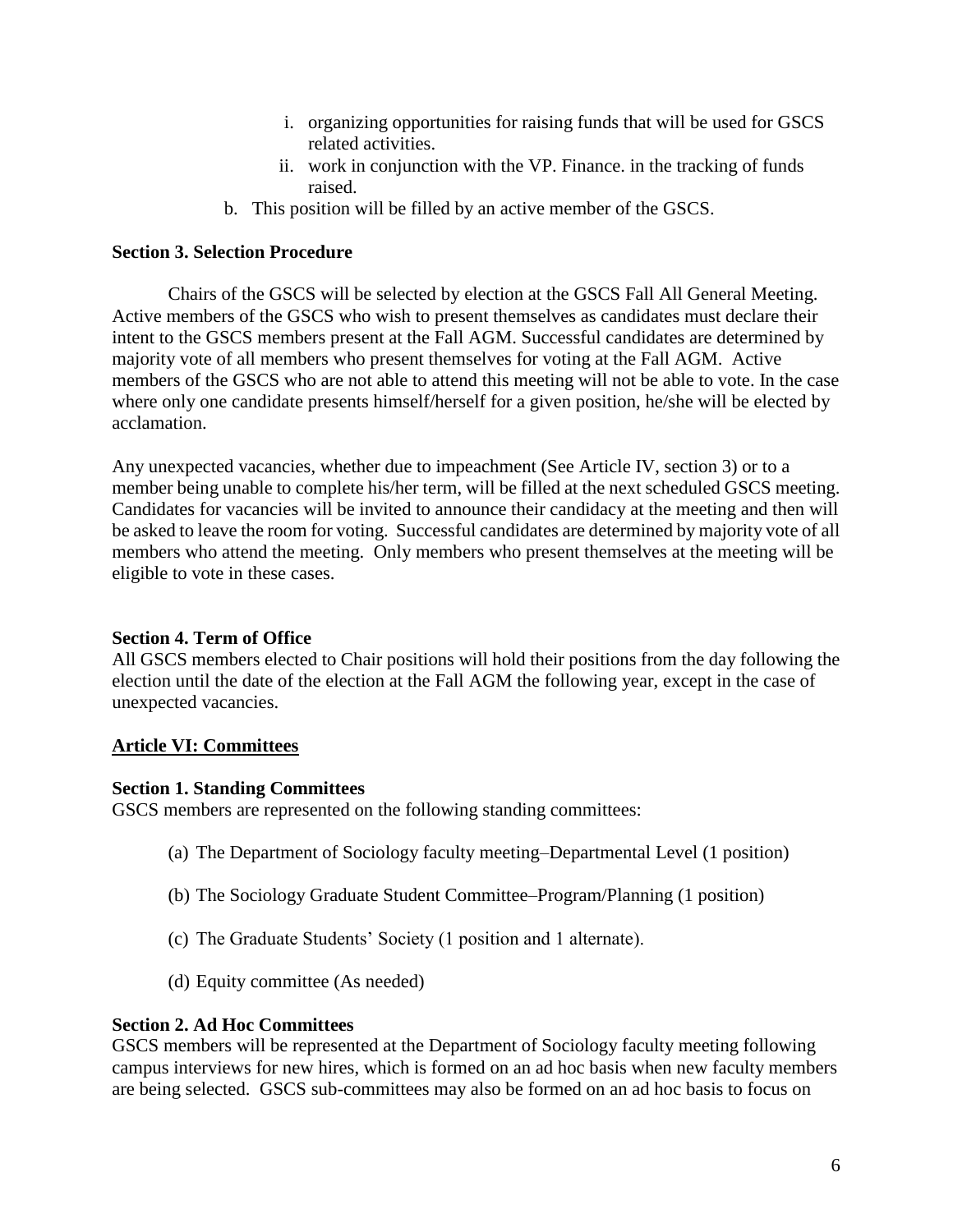specific initiatives or issues.

### **Section 3. Duties and Responsibilities**

The responsibilities of committee members are as follows:

- (a) Department of Sociology Faculty Meeting
	- a. The Department of Sociology Faculty Meeting Representatives are responsible for
		- i. attending all Departmental committee meetings;
		- ii. eliciting feedback from the sociology graduate student body to take to the Departmental committee;
		- iii. advocating for the concerns of graduate students at Departmental meetings and reporting important information back to GSCS members.
- (b) Sociology Graduate Student Committee Meeting
	- a. The Sociology Graduate Student Committee Representative is responsible for
		- i. attending all SGSC committee meetings;
		- ii. eliciting feedback from the sociology graduate student body to take to the SGSC committee;
		- iii. advocating for the concerns of graduate students at SGSC meetings and reporting important information back to (Council) GSCS members.
	- b. This position will be filled by an active member of the GSCS.
- (c) Graduate Students' Society Representatives
	- a. The Graduate Students' Society Representatives are responsible for
		- i. attending all GSS meetings as representatives of sociology graduate students;
		- ii. reporting key points and important information back to sociology graduate students;
		- iii. eliciting feedback from the sociology graduate student body to take to the GSS;
		- iv. subscribing to and monitoring any newsgroups organized by the GSS and reporting important information to GSCS members;
		- v. facilitating necessary meetings between students in the department and members of the GSS executive.
	- b. This position will be filled by an active member of the GSCS.
- (d) Equity committee (As needed)
	- a. The Equity committee representative is responsible for
		- i. attending all EC committee meetings;
		- ii. eliciting feedback from the sociology graduate student body to take to the EC committee;
		- iii. advocating for the concerns of graduate students at EC meetings and reporting important information back to (Council) GSCS members;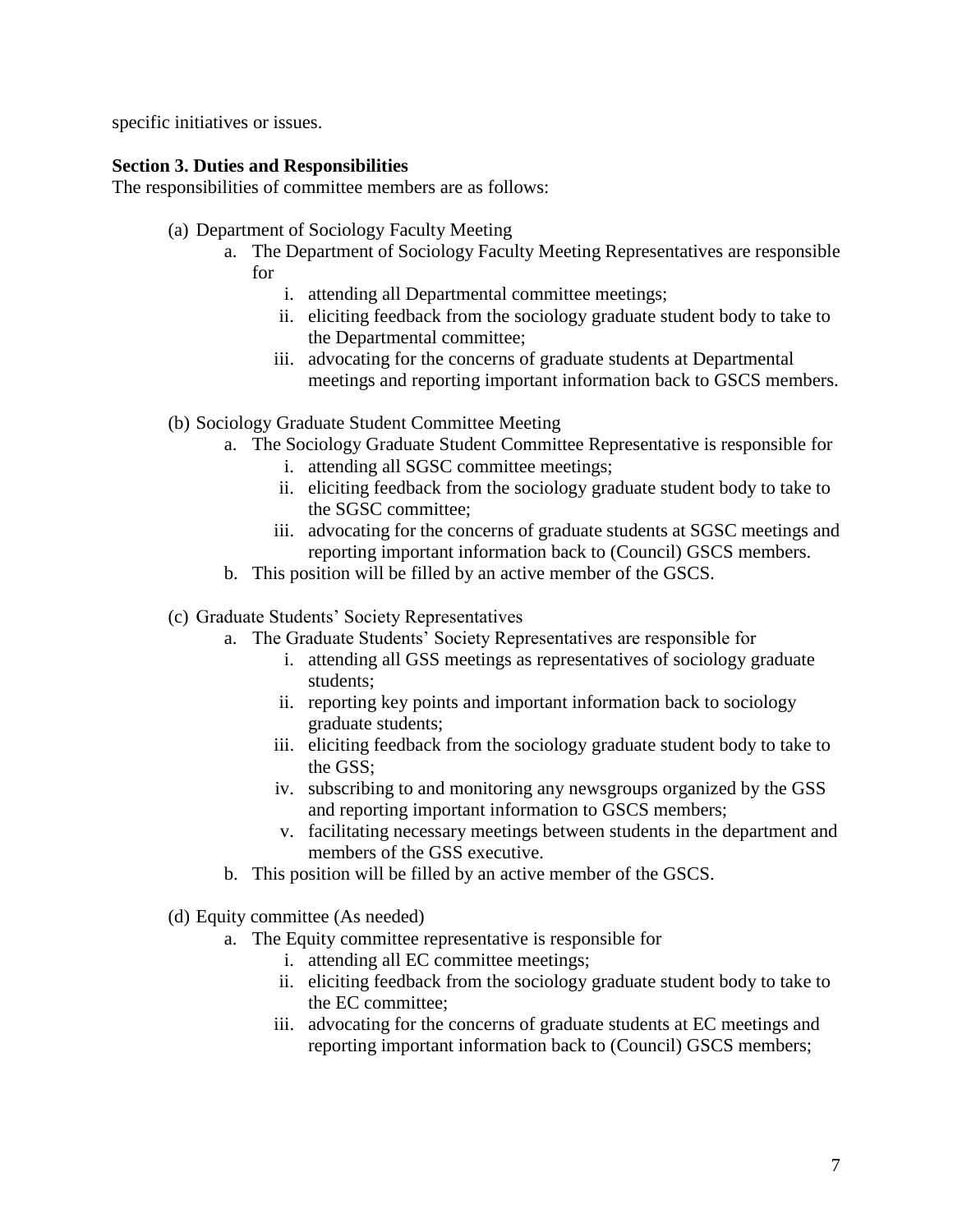- iv. to liaise with the department and resources on campus for the graduate student body and the GSCS regarding issues of equity (disability, gender, racialization, sexuality, socio-economic status…etc.)
- b. This position will be filled by an active member of the GSCS.
- (e) Ad Hoc Committee Members
	- a. Ad Hoc Committee Members are responsible for
		- i. attending all meetings as representatives of sociology graduate students;
		- ii. reporting key points and important information back to sociology graduate students;
		- iii. eliciting feedback from the sociology graduate student body and advocating for the interests of sociology graduate students.
	- b. These positions will be filled by active member of the GSCS.

#### **Section 3. Selection**

GSCS Committee Representatives for all ongoing committees will be selected through the same procedures and hold the same term of office as Chairs of the GSCS, as outlined in Article IV, Sections 3 and 4.

NOTE: Openings on **ad hoc** committees will be announced at GSCS meetings and interested members will be invited to announce their candidacy. These candidates will be asked to leave the room for voting. Successful candidates are determined by majority vote of all members who attend the meeting. Only members who present themselves at the meeting will be eligible to vote in these cases.

## **Article VII: Meetings**

#### **Section 1. Types of Meetings**

There will be two types of GSCS meetings:

- (a) The GSCS All General Meeting will be held twice a year, once in the Fall, no later than the  $30<sup>th</sup>$  of September, and in the Spring, no later than March  $30<sup>th</sup>$ . GSCS elections for Core Executive positions will be held at the Spring AGM and all Chair and Committee Reps will be selected at the Fall AGM. GSCS members will be notified of this event no less than two weeks prior to the scheduled date, in order to allow for a maximum number of attendees; and
- (b) GSCS Meetings will be held as required at the discretion of the Co-Presidents, but no less than once everyday two months during the Fall and Winter terms. GSCS members will be notified of these meetings no less than one week prior to the scheduled date.

#### **Section 2. Meeting Procedures**

All meetings will be called by the GSCS Co-Presidents, who will also chair the meetings. Members will be notified of these meetings both through the Soci Grad List (list-serve) and by a posting on the GSCS White board in the lounge. An agenda for each meeting will be circulated through the list-serve no less than 24 hours in advance of the meeting. A quorum of 5 members is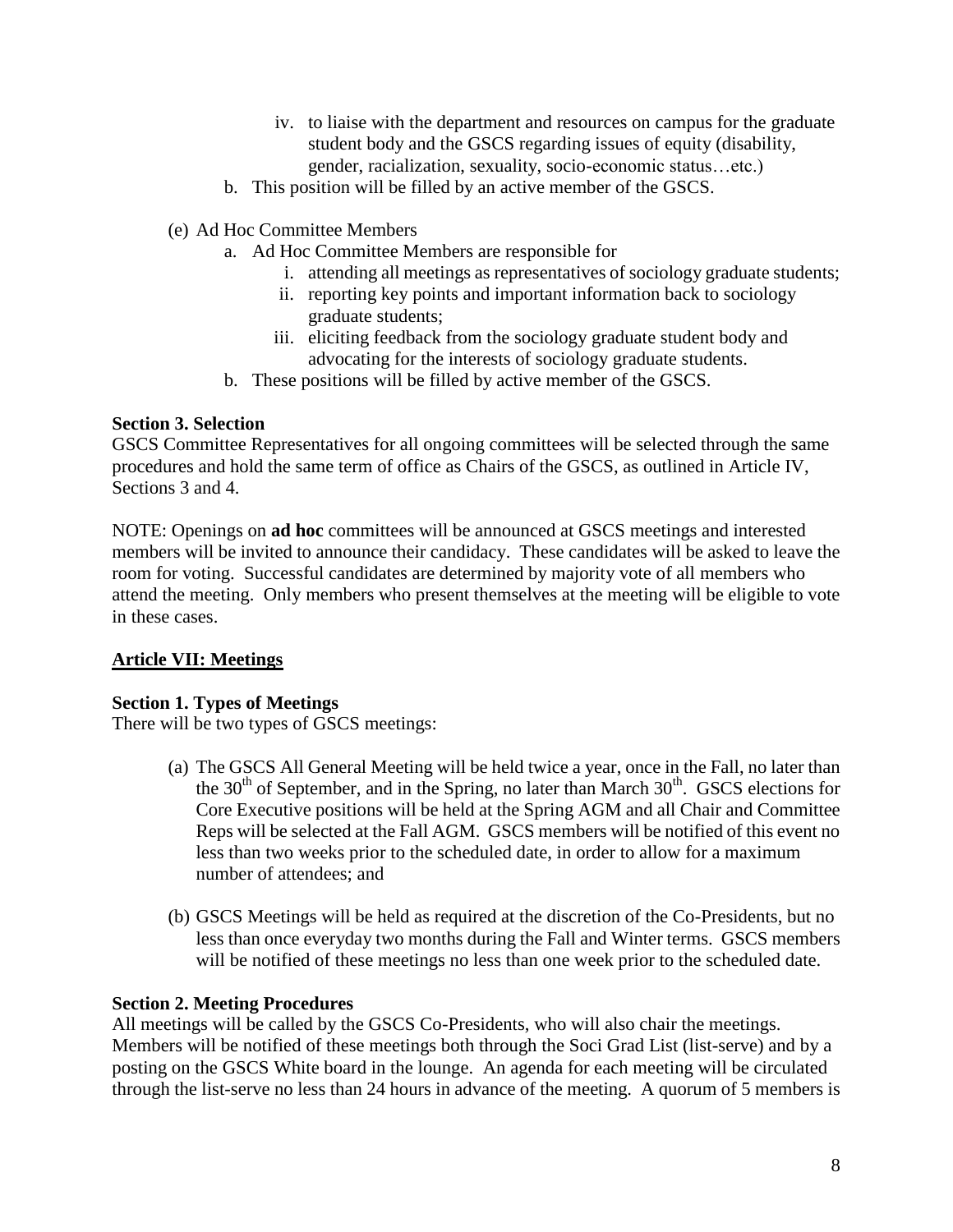required for a meeting to take place.

### **Section 3. Meeting Minutes**

Minutes of all meetings will be made available to all members no more than two weeks after the meeting. Minutes will be both circulated through the GSCS list-serve and posted on the GSCS Blog. All members will have one week to respond the minutes of the meeting; all concerns should be addressed to the GSCS Executive.

### **Article VIII: Amendments to the Constitution**

#### **Section 1. Procedures**

All amendments to the GSCS Constitution must be made at the Annual General Meeting or another Extraordinary General Meeting. Proposed amendments will be both circulated through the Soci Grad List (list-serve) and posted on the Blog no less than 48 hours prior to the meeting. All amendments require a vote of 2/3 of those active members present at the meeting.

### **Article IX: Grievances**

#### **Section 1. Addressing Grievances**

All grievances must be addressed to either one of the Co-Presidents or to the Vice Present – Administration.

#### **Section 2. Procedures**

All grievances will be handled by two members of the Executive. Every grievance brought forward to a member(s) of the Executive shall be dealt with in a confidential and ethical manner. Failure to do so may result in impeachment. In the event that the member of the Executive to whom the grievance is addressed finds himself/herself in a conflict of interest situation, he/she may request that the grievance be handled by another member of the Executive.

# **APPENDIX (April 2008):**

In July 2007, Family Studies became a part of the Department of Sociology. To this end, all Family Studies students are and will be considered full members of the department, including the Graduate Student's Council of Sociology. As full members, Family Studies graduate students are eligible to vote and hold various positions within the GSCS and are encouraged to participate in creating a dynamic departmental community.

#### **Address all correspondence to:**

Graduate Student's Council of Sociology c/o Department of Sociology, ANSO Building 6303 NW Marine Drive University of British Columbia Vancouver, BC V6T 1Z1